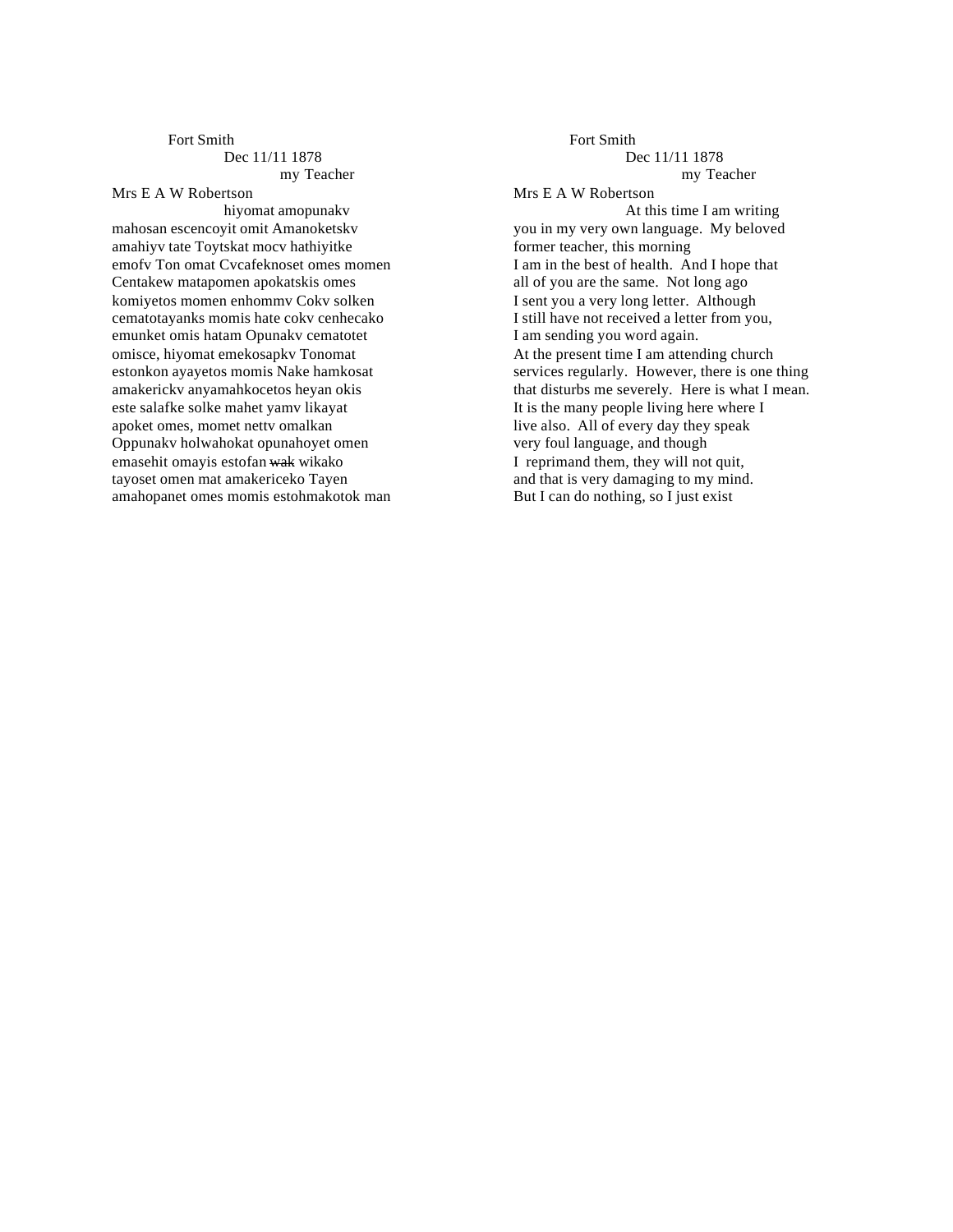[page 2]

apakit likit omis etimv Ton omat este atarkaranen kihocen omat apalwan Coko yekcv etiman atehohen mv atarkar anat tallkoset Cokv yekcv marahkan apoyet omehoyetanket omis estometon omat kerakon likayat elan apoyepet omh= =oyen Tayen amakerickv aniyamahkosen likit opunakv cematotit omisce momen Cokv sahkopankatis afekhonnekotiyen mataw at holwaken likis, momis estiman opunakv holwaken kicakot likepit omikv emekosape kv Caffeken afastayet omes momen hatam antalkoset emekosapkv afastit omayetank an, este laste hamken paksanke aksom ecihocanks Coko yekcv ofan omhoyanks perro omen <del>Uo</del> Uewv fatcken acahnet man aksomecicet omhoyanksce 3 ohatalakat mv este aksomecihocanks makayat este ellecat omen atarkarane etat omen mekosapkv ohapayet omhoy anks anne acatarhoyarane ocat mahosan

among them. Among other things, when someone is sentenced to hang, they place the others in another cell, apart from the other inmates, and only those who are to hang are housed in a different cell; but for reasons I don't understand, we are all being kept in the same place, and as that is disturbing my mind, I am sending you word. And the endless card playing is so evil to me. But I do not get involved in vulgar exchanges with anyone, and I attend to prayer always in my heart. I was the only one here that was practicing Christianity until yesterday, when they baptized a black man. They did this within the prison. They filled a boat-like object with water and baptized him in that. Furthermore, this man who got baptized I am speaking of is a convicted murderer and is to hang also, but was included in the church. I have told him exactly when I am to hang.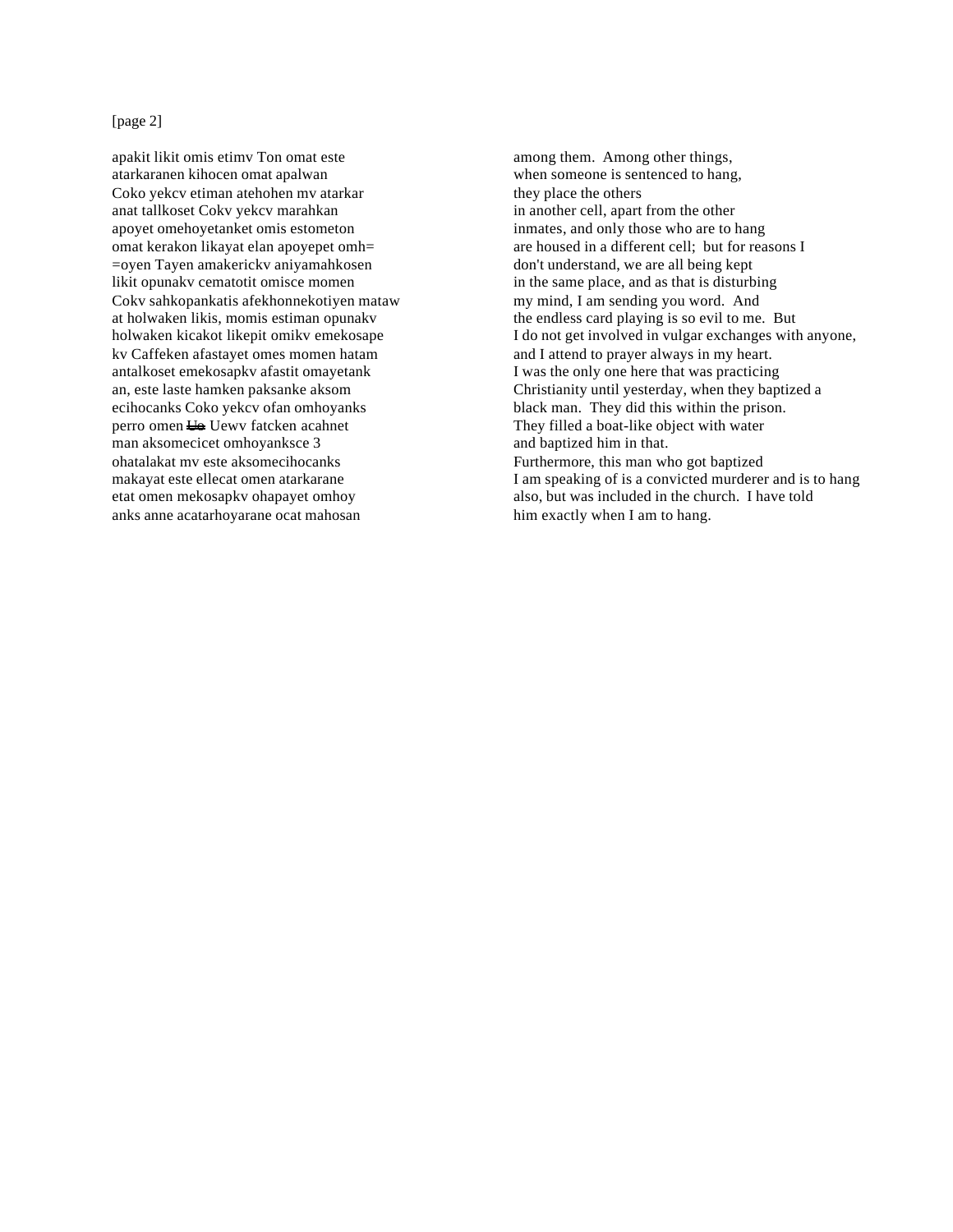# [page 3]

emoniyayetos momet lenkvw [?] matapomen enponayacket om arsce Ohatalakat Cawanwv entalkosis ahoskare ocet momet omen omat cemet cechuswv omecet emponiyecken yamv ekanv enho enholwaketv espoyares momof halwe Tallofan eteheceye Ocaranis omes komit enhonrkv Ocaytos momen

nake hamken Tayen ametehosket cemonayayatet omatet hate awolen kerayanksce laksit omakot omis e ametehosket omatet omes heyv tes emekosapkan ohapaketan Cayacet oman ont onkv anyatekecken ohfeskal ken ohapakaranis kicin este kereckes komis Jo Postoak mat anyateken oewv acohkal hoyematas momof kehasse nettv 12 emofat omematas momet cokv cem atotayat ohfeskalken ohapakis cekicit cokv solken cem atotayet omes momen hatosanken emekosapkv esemapeyetv estoman ohapak it omayathaks kicit erkenakv enpohin ohkalalke esemapeyetan ohapaket omeckemv tos cakicen kerayanks ce yatekat Tayen emetehosk ates

Now all of you please tell Linka [?] the same. Further, there is a possibility that my little sister might end up all alone, so I want you to talk with her about me as you would your own daughter, and console her. I have faith that we shall all meet in heaven. Now there is

one thing

that I told you in error, and only recently did I learn the truth. I did not lie to you: I was confused. I said that I wished to become a Christian, so if you will interpret for me, I want to join the Presbyterian church. I think you know this person Joe Postoak. He interpreted for me and I was sprinkled with water. It was on the 12th day of May. So sending you a letter, I told you I had joined the Presbyterians, and I sent you a long letter. I inquired of the preacher concerning the Christian denomination I might have joined, and he informed me that it was the Methodist denomination I had become a member of, so now I know. My interpreter made a grave error.